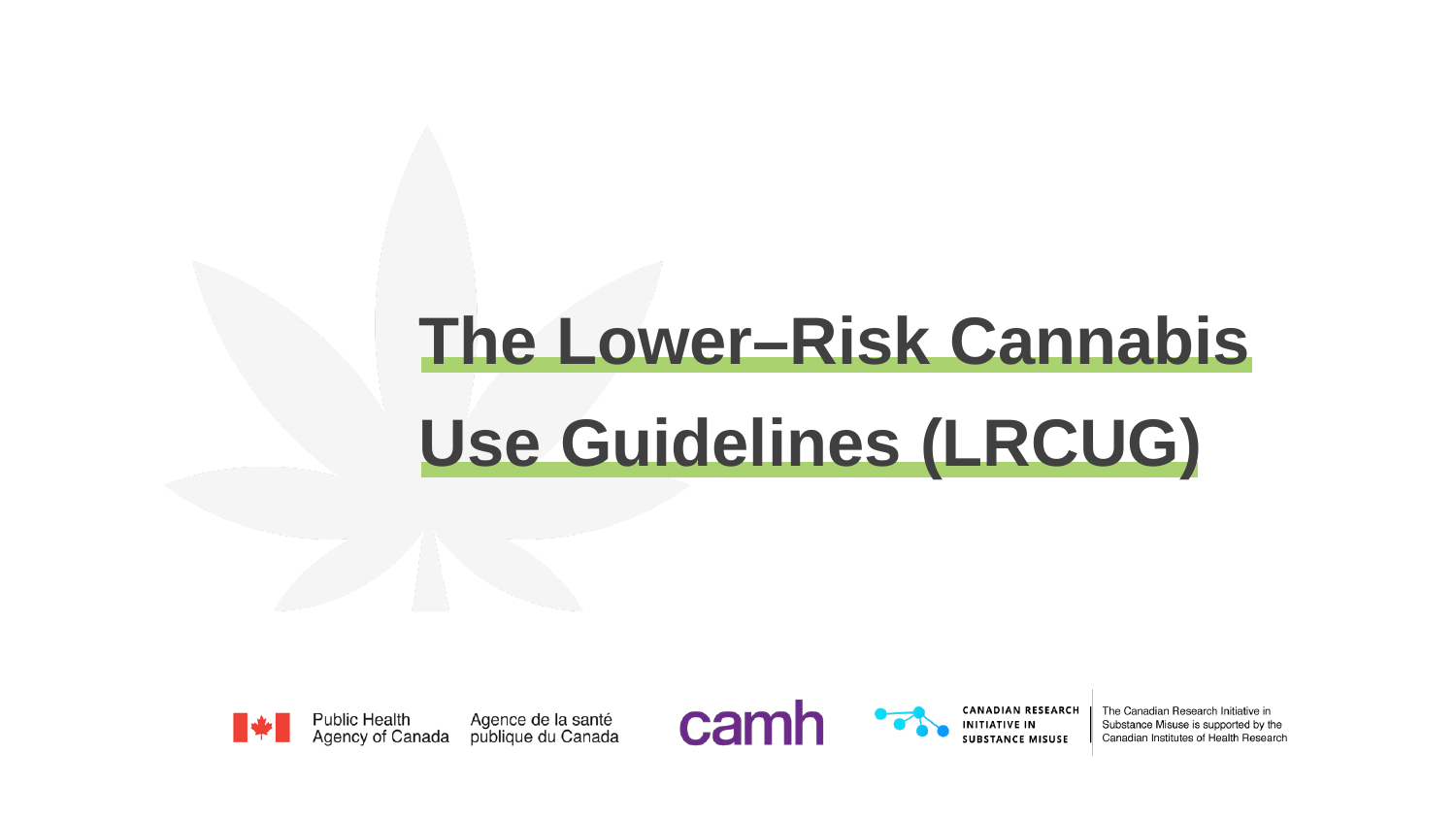All rights reserved © Centre for Addiction and Mental Health, 2019. These slides are based on the LRCUG, an evidence-based intervention project, are supported by the Canadian Research Initiative in Substance Misuse (CRISM) and the Public Health Agency of Canada (PHAC). This material may not be altered, adapted or copied without the express written permission of CAMH.

Original source: Fischer, B., Russell, C., Sabioni, P., van den Brink, W., Le Foll, B., Hall, W., Rehm, J., & Room, R.,(2017). Lower-Risk Cannabis Use Guidelines: A Comprehensive Update of Evidence and Recommendations. American Journal of Public Health, 107(8). DOI: 10.2105/AJPH.2017.303818.

*Disponible en francais*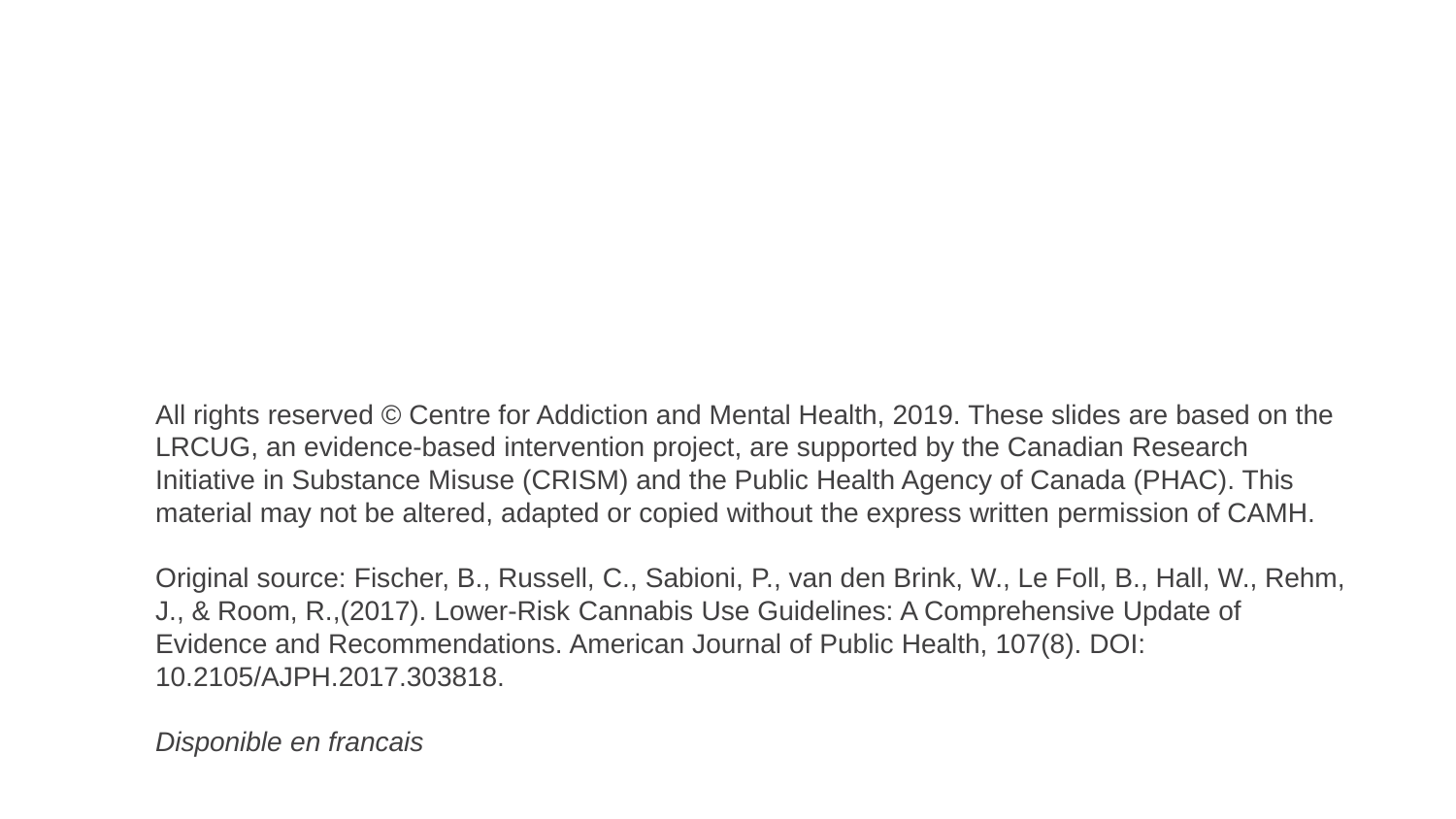#### **Overview**

#### **1 Background**

- **2 Lower-Risk Cannabis Use Guidelines (LRCUG): Recommendations**
- **3 Other Resources**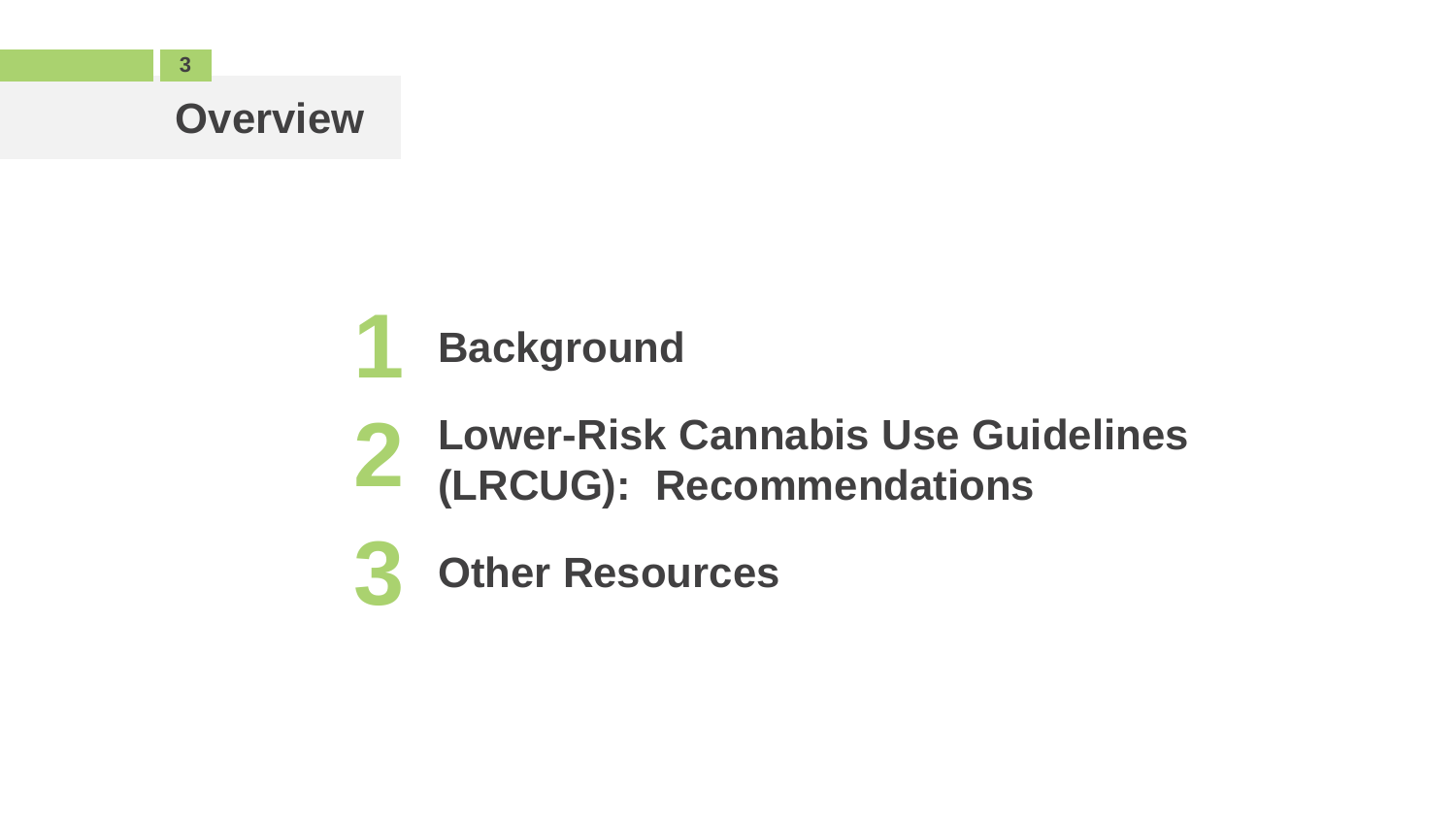# **Cannabis Use**

- Cannabis is widely used, with 125 to 200 million cannabis users globally.
- Canada has among the highest rates of cannabis use in the world, particularly among youth, along with the US and Australia.
- About one in seven (14.8 percent) Canadians aged 15+ reported using cannabis in the past year (Canadian Tobacco, Alcohol and Drugs Survey, 2017).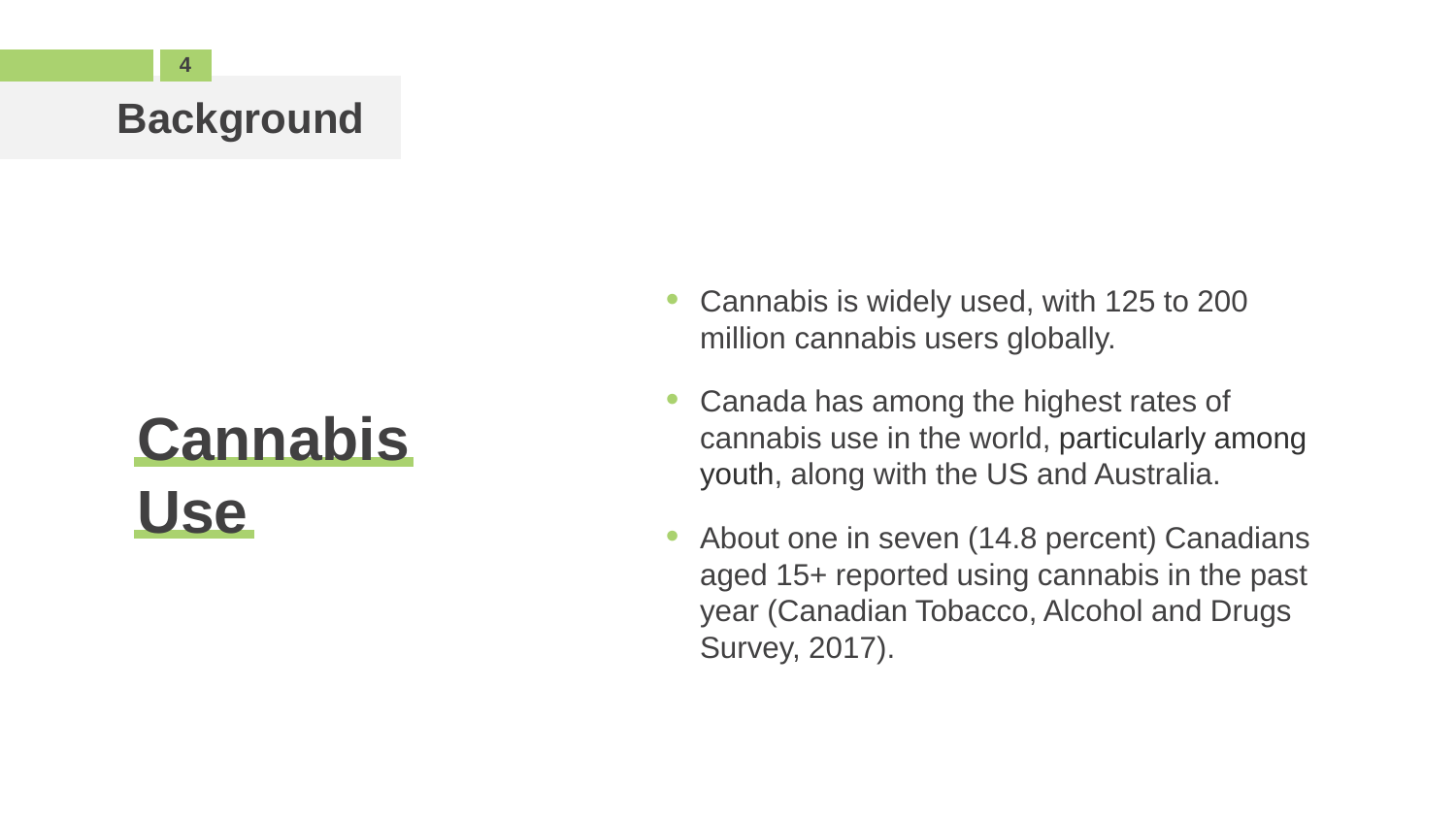### **Globally, Canada has high levels of cannabis use.**

**Global prevalence of cannabis use for population aged 15-64 years**







Source: World Drug Report 2015. United Nations Office on Drugs and Crime.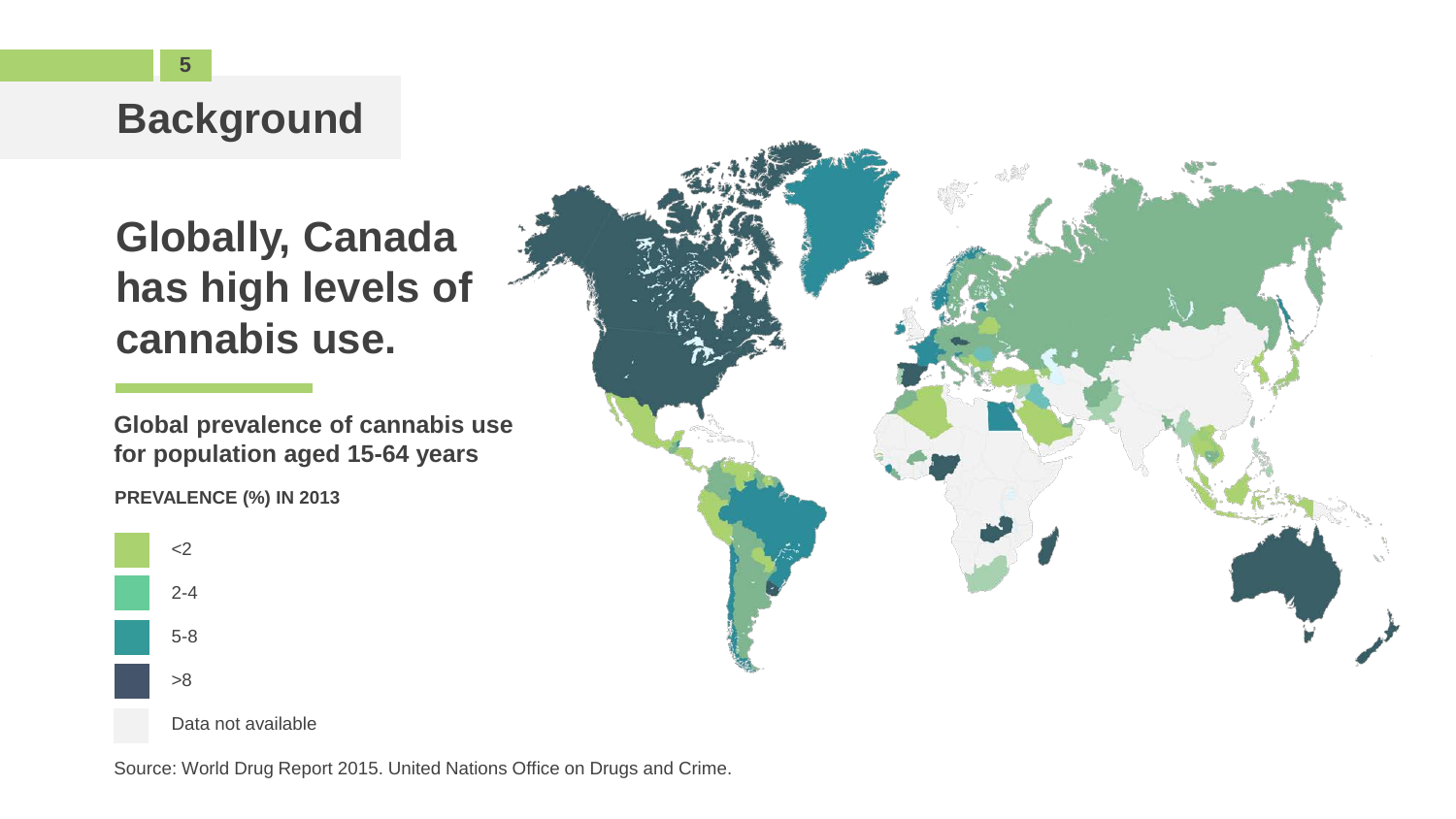# **remained steady over the past decade.**

**Lifetime & past year prevalence of cannabis use among Canadians ages 15+ years**

• Source: Canadian Alcohol and Drug Use Monitoring Survey (CADUMS; 2008-2011) and Canadian Tobacco, Alcohol, and Drugs Survey (CTADS; 2013, 2015, 2017)

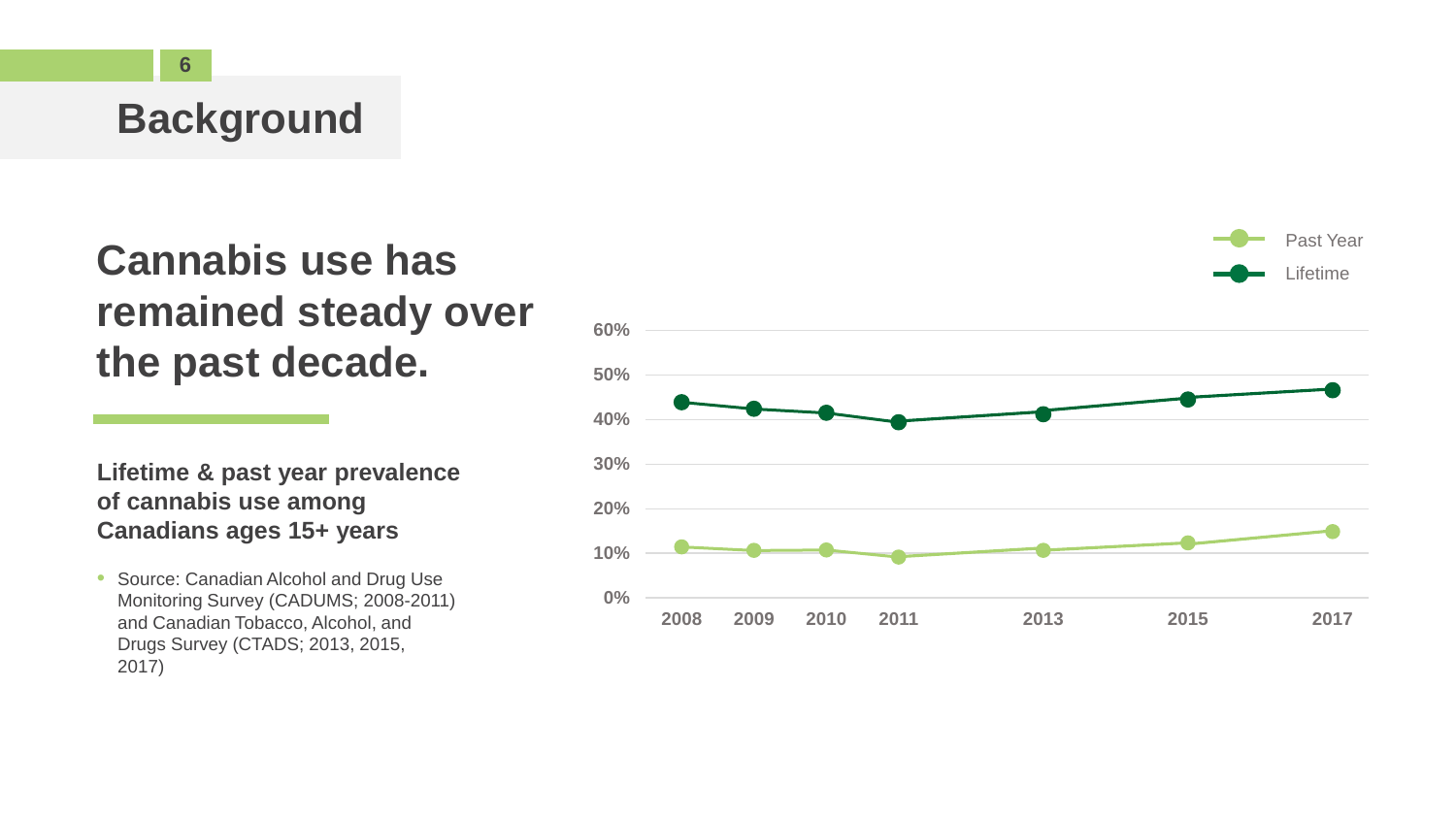#### **Cannabis use trends differently, depending on age.**

#### **Past year prevalence of cannabis use among Canadians, by age group**

- Age groupings differed in 2008-2011 and 2013-2017 surveys
- Source: Canadian Alcohol and Drug Use Monitoring Survey (CADUMS; 2008-2011) and Canadian Tobacco, Alcohol, and Drugs Survey (CTADS; 2013, 2015, 2017)

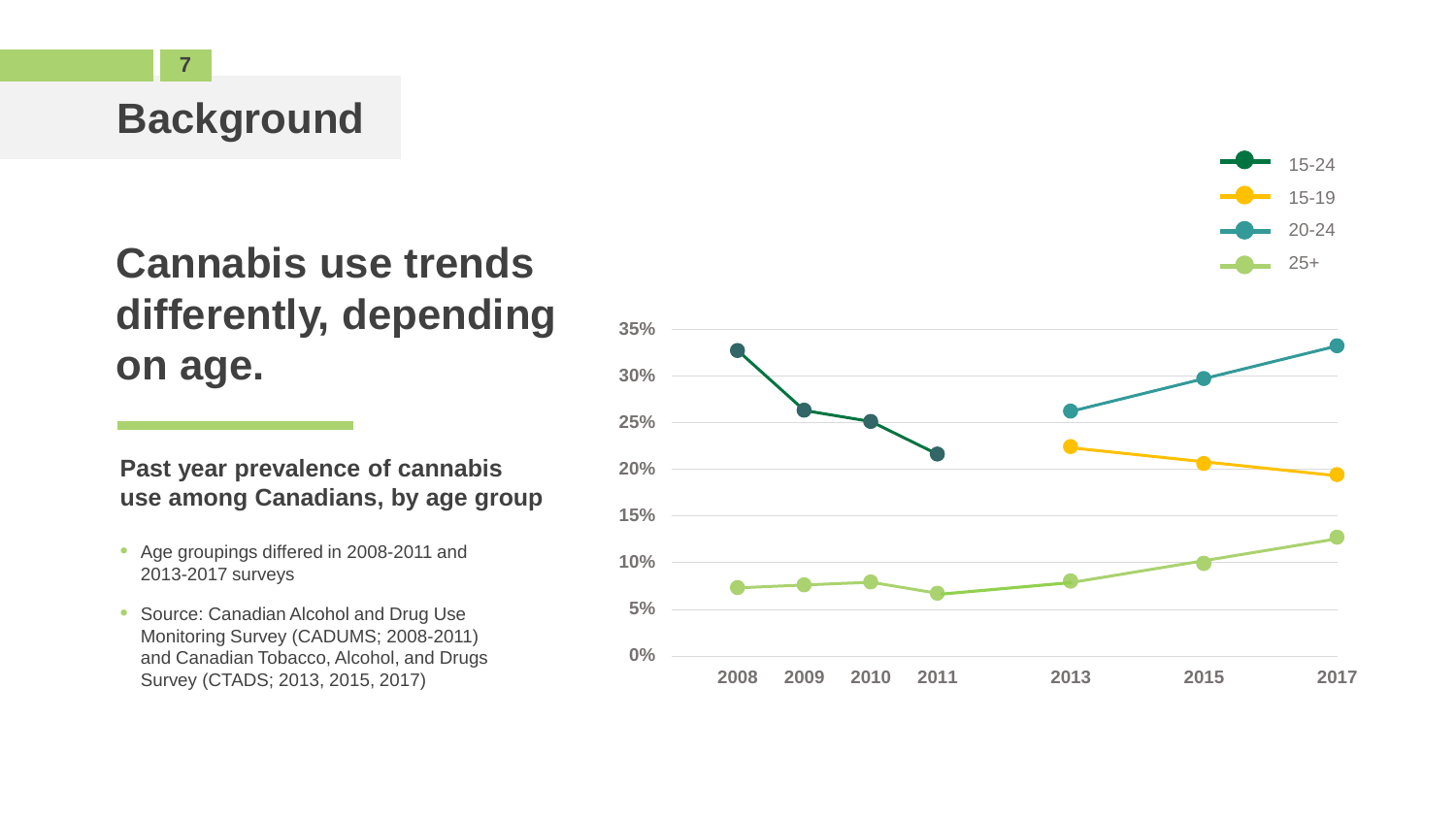**Females consume**<br> **Females – Lifetime Use**<br> **Females – Past Year Use cannabis less than males, but overall trends in use have been steady over 10 years.**

#### **Lifetime & past year cannabis use among Canadians, by sex**

• Source: Canadian Alcohol and Drug Use Monitoring Survey (CADUMS; 2008- 2011) and Canadian Tobacco, Alcohol, and Drugs Survey (CTADS; 2013, 2015, 2017)



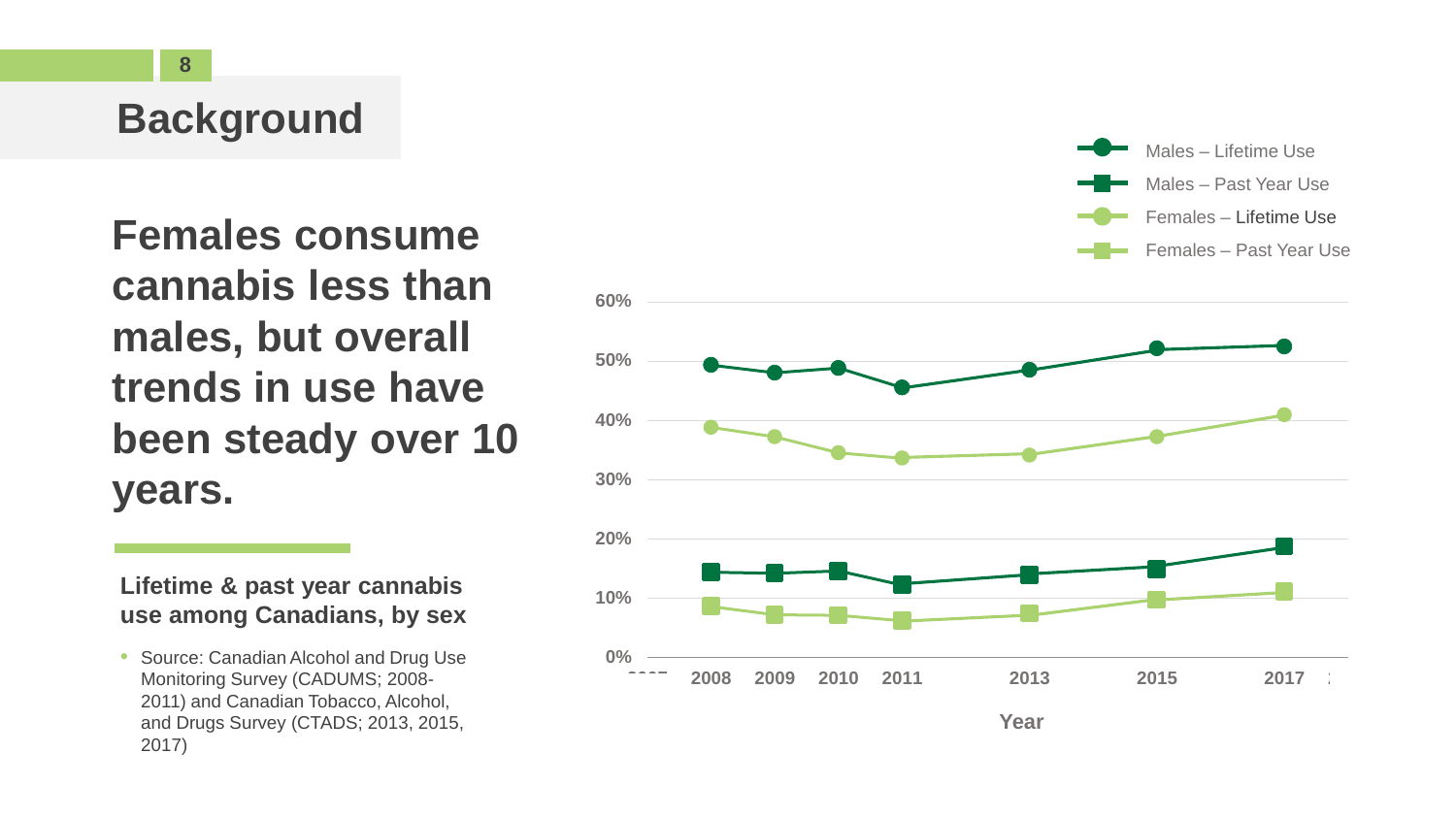# **Cannabis Use & Health Risks**

Cannabis use is associated with risks for several short- and long-term adverse health outcomes, including:

- hallucinations, perception/memory impairment, loss of psychomotor control
- mental health problems, including psychosis
- cannabis use disorder (including dependence)
- Injuries/collisions, including those from impaired driving
- respiratory problems
- reproductive/newborn health problems

These outcomes are not given consequences of cannabis use, but may occur among those who use cannabis in higher-risk ways.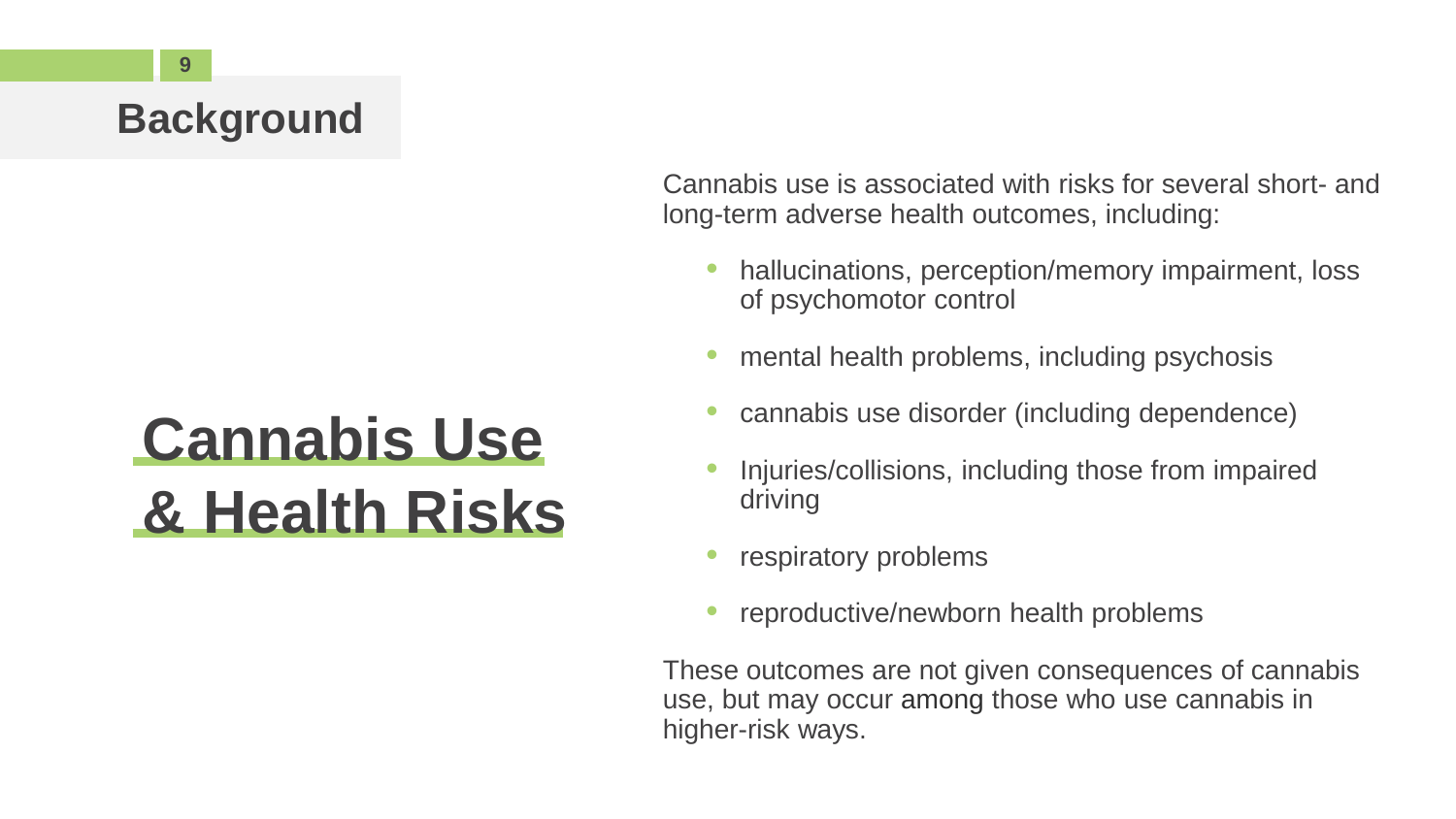# **Lower Risk Cannabis Use Guidelines (LRCUG)**

- The **Lower-Risk Cannabis Use Guidelines** are a tool aiming to reduce cannabis-related health risks among those who use or are considering cannabis use.
- The LRCUG are based on the idea that health risks can be reduced through informed, evidence-based choices related to cannabis use.
- The LRCUG are based on a systematic review of the scientific evidence to identify key modifiable risk factors that influence cannabis use-related health risks.
- A team of scientific experts reviewed and qualitygraded the evidence, and translated findings into recommendations based on expert consensus methods.
- The current LRCUG were published in the *American Journal of Public Health* (2017).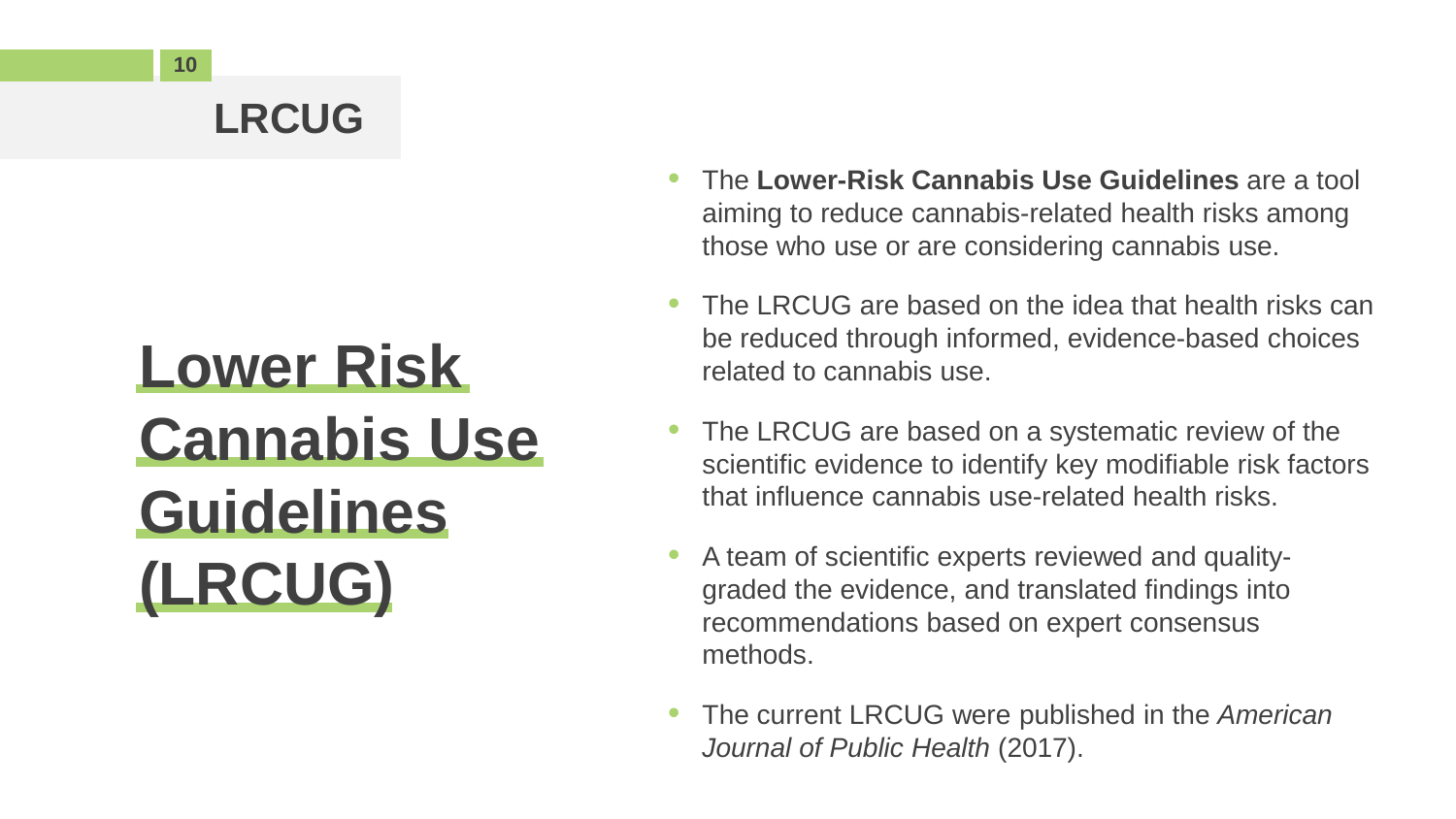

# **LCRUG: The Recommendations**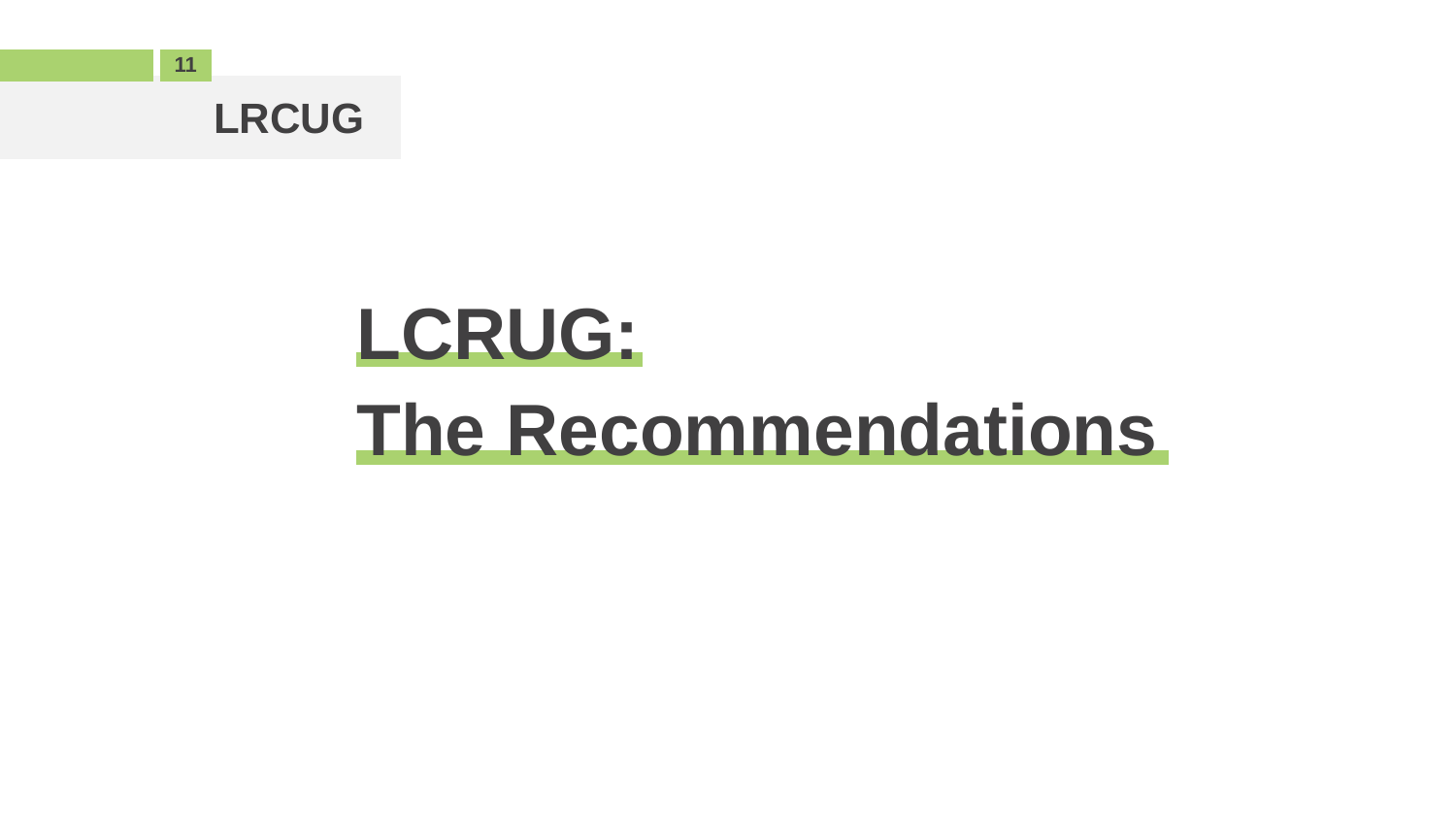### **Abstinence**

- Anyone who uses cannabis may incur a variety of short- and/or long-term risks related to both health and social outcomes. THE EVIDENCE<br>
Anyone who uses cannabis may incur a variety of<br>
short- and/or long-term risks related to both health<br>
and social outcomes.<br>
Way to avoid th
- The likelihood and severity of these risks will vary based on individual characteristics, the product used, and patterns of use.
- The risks may not be the same from person to person, or one episode of use to another.

**The most effective way to avoid the risks of cannabis use is to abstain from use.**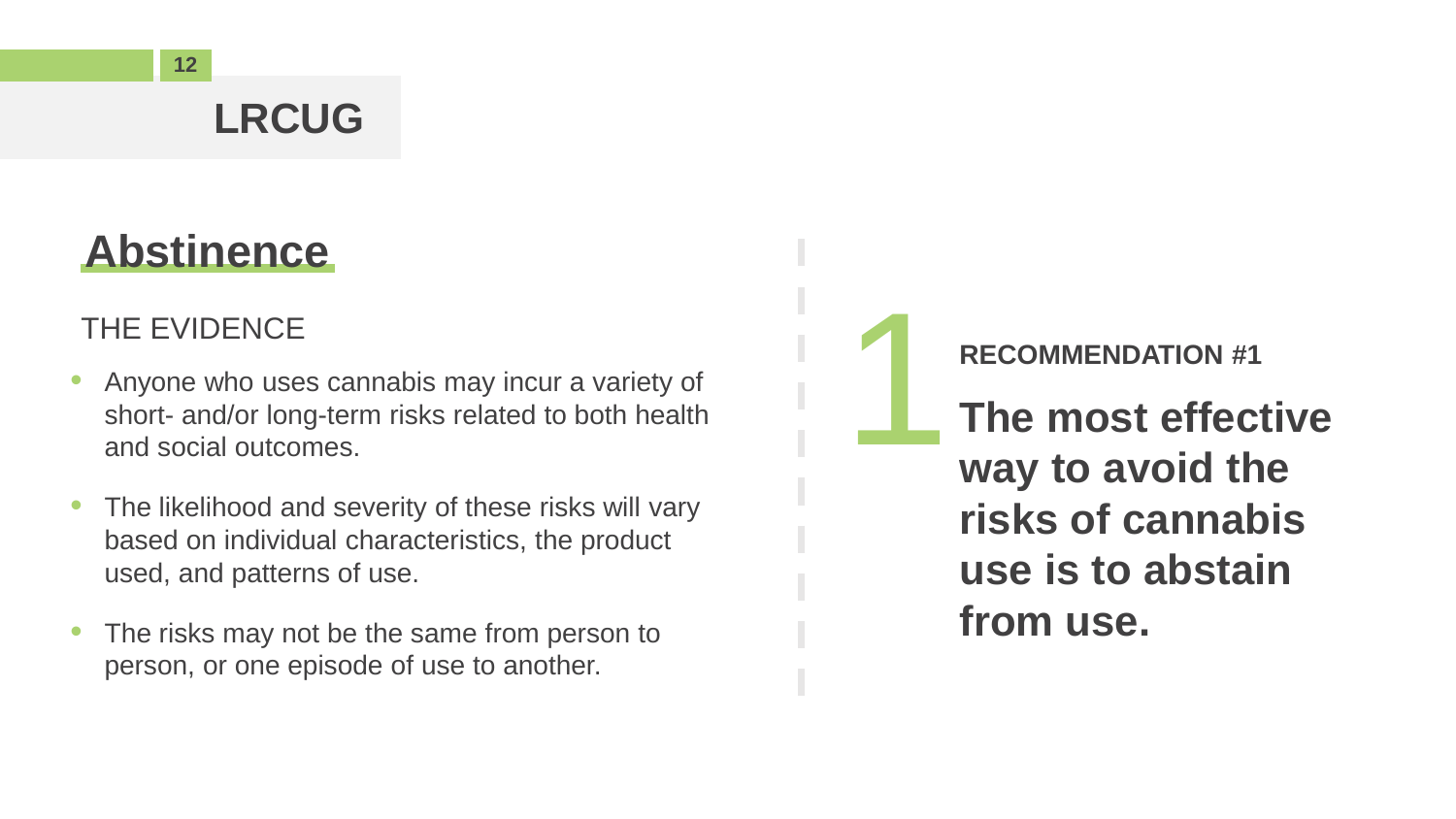### **Age of Initial Use**

- Cannabis users who start young, especially before the age of 16, and who use cannabis more intensely, are more likely to develop mental health or substance use problems, or to experience injuries later in life.
- A contributing factor may be the impact of cannabis use on brain development, which is not completed until the mid-20s.
- The younger the age of initiating cannabis use, the greater the likelihood of developing problems.

**Age of Initial Use**<br>THE EVIDENCE<br>Cannabis users who start young, especially before<br>**2 <b>Delaying canna**<br>**2 Delaying canna**<br>**2 Delaying canna Delaying cannabis use, at least until after adolescence, will reduce the likelihood or severity of adverse health outcomes.**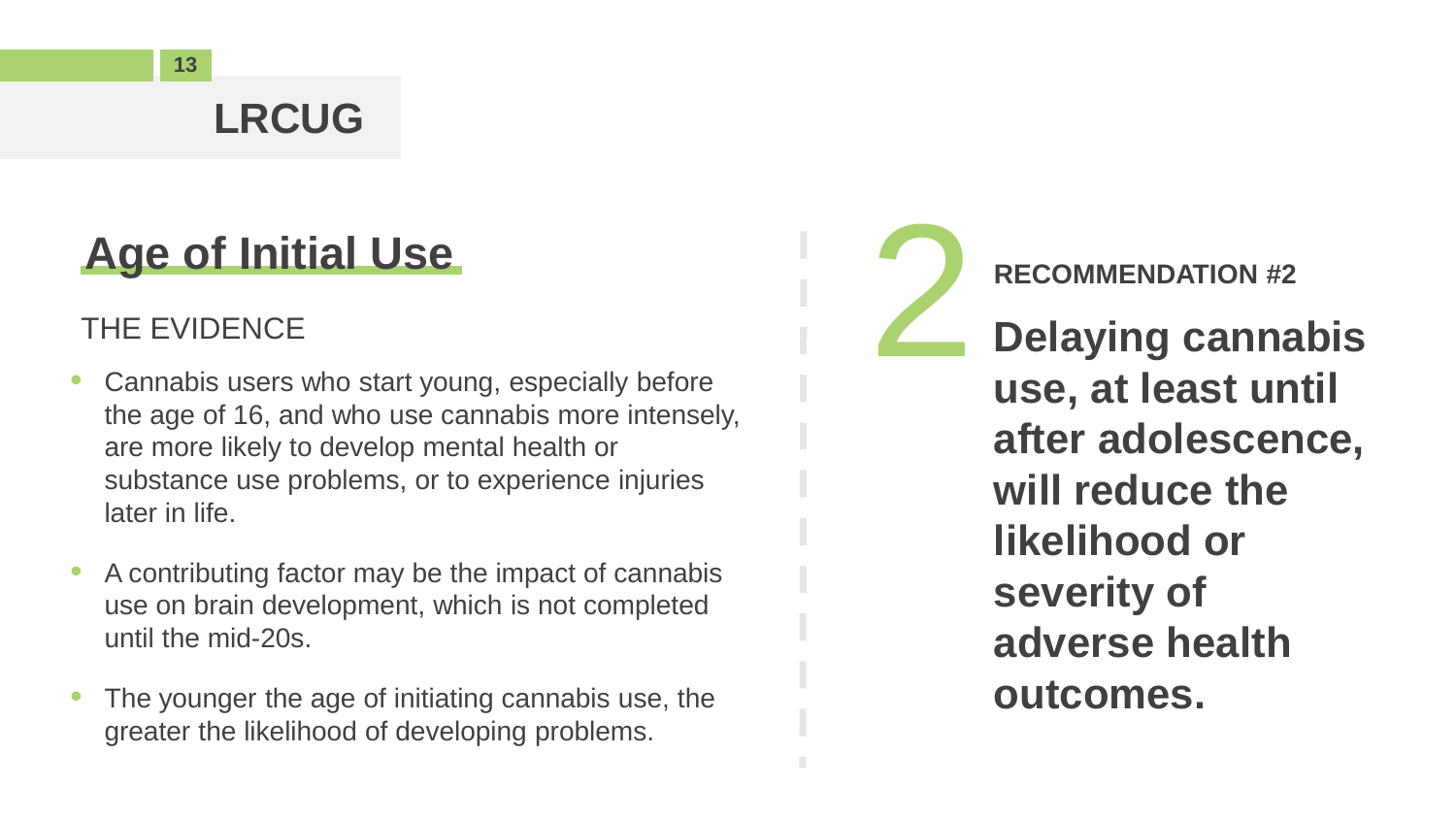### **Choice of Cannabis Products**

#### THE EVIDENCE

- Cannabis products vary greatly, including tetrahydrocannabinol (THC) content, its main psychoactive ingredient. Higher THC potency is related to higher risk of adverse health outcomes (e.g. psychosis, dependence).
- Average THC concentrations have been increasing to 20-25% or more in recent decades. Cannabis extracts or concentrates typically contain much higher THC levels.
- Cannabidiol (CBD), another cannabis component, counteracts some of THC's effects.
- Current research evidence does not pinpoint a specific level of THC that could be categorized safe or unsafe.

RECOMMENDATION #3<br>Use products w<br>Iow THC and hi **Use products with low THC and high CBD:THC ratios.**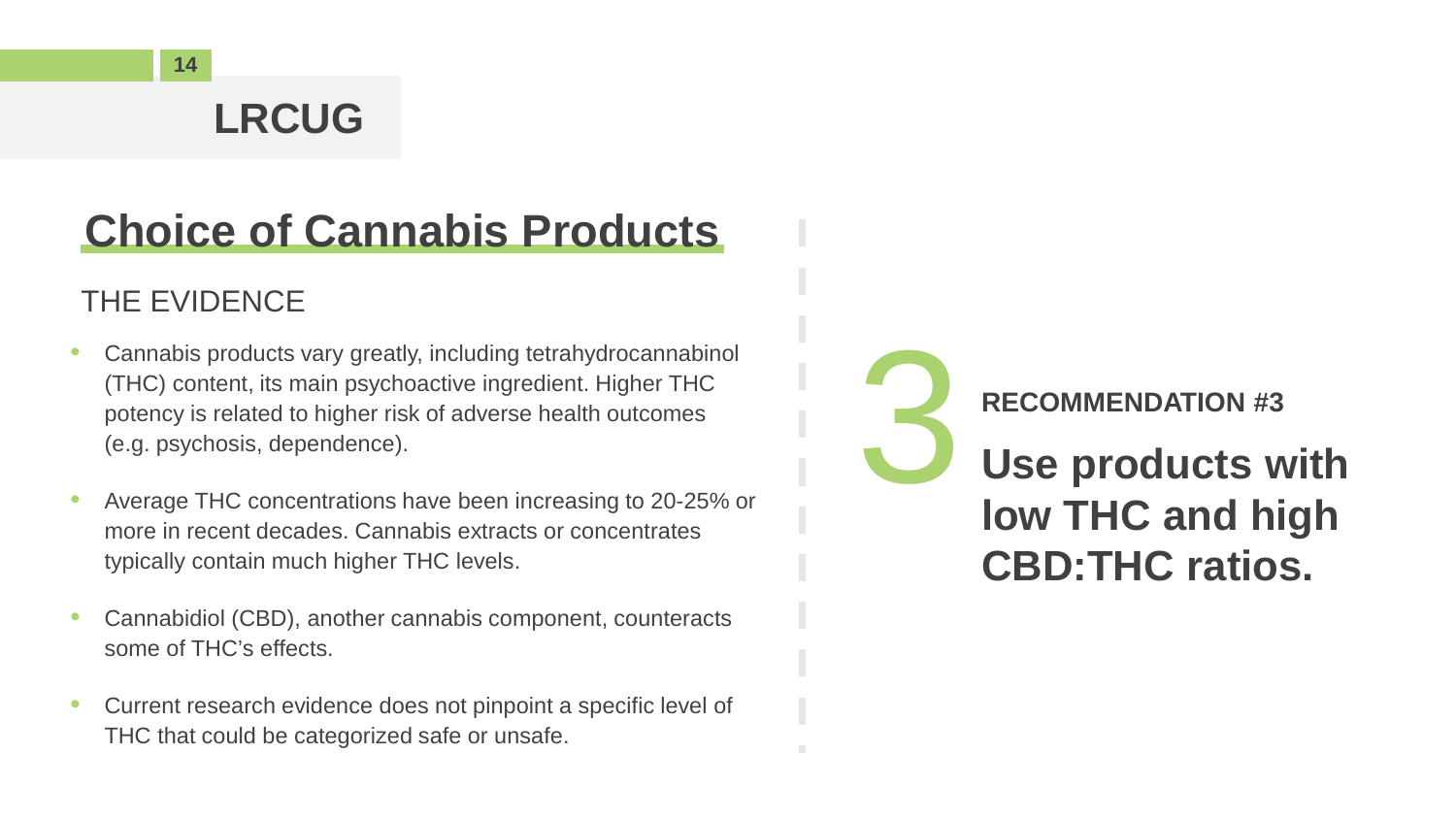# **Choice of Cannabis Products** Choice of Cannabis Products<br>THE EVIDENCE<br>Synthetic cannabinoids are a relatively new, and

• Synthetic cannabinoids are a relatively new, and illegal, class of products. They have a distinct pharmacology and toxicology than natural cannabis products, including generally more severe psychoactive impacts and health risks that may lead to accidental death.

**RECOMMENDATION #4 The use of synthetic cannabis products, such as K2 or Spice, should be avoided.**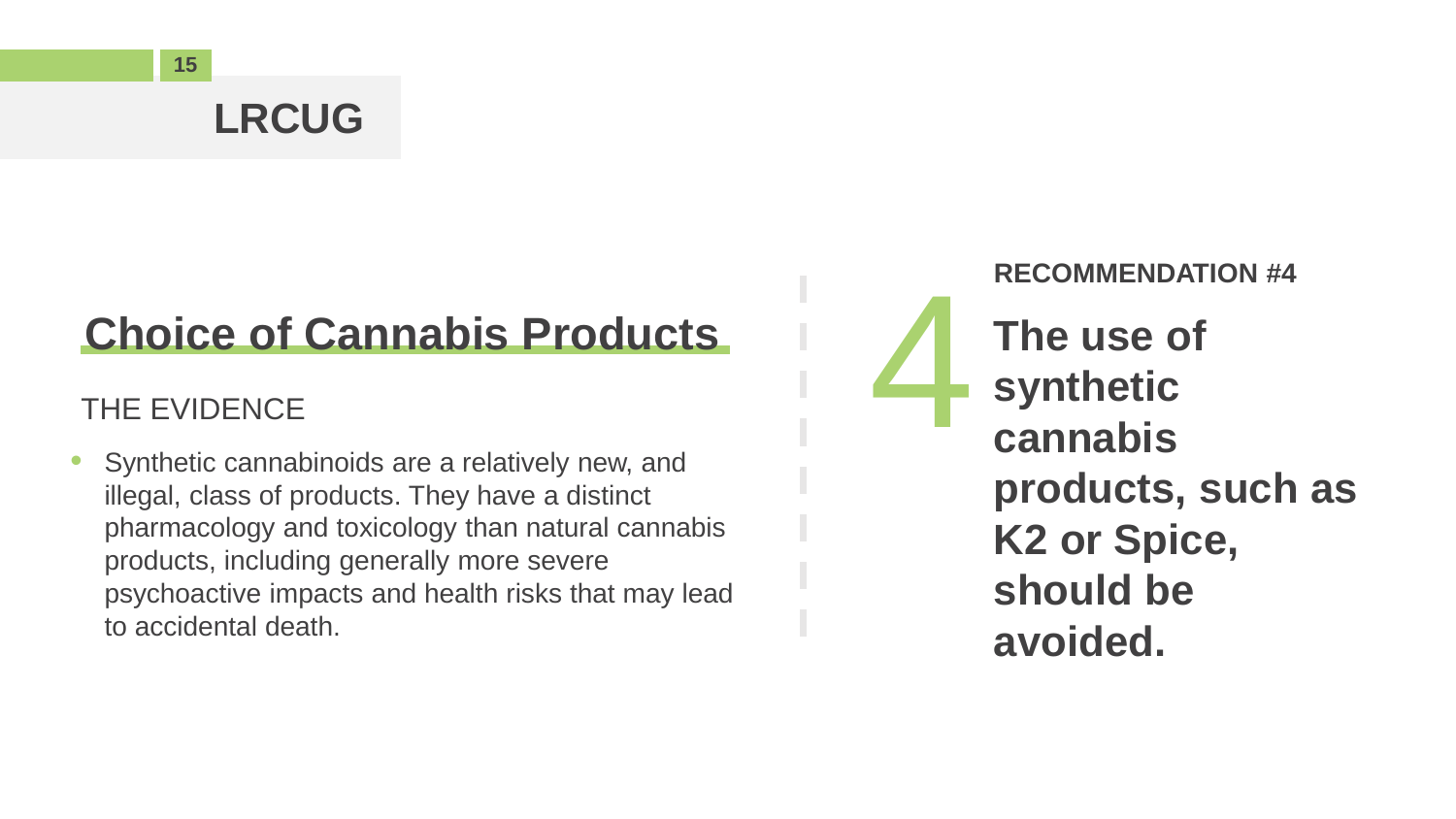#### **Methods & Practices**

- Persistent smoking of burnt cannabis can result in respiratory problems, possibly including lung cancer.
- Alternative inhalation methods are vaporizers or ecigarette devices. Ingested or "edible" products avoid inhalation, but their delayed onset of psychoactive effects may lead people to take higher doses.
- If accompanied by adequate product labeling, packaging and warnings, edibles may offer the safest method of cannabis use.
- No method of use is entirely risk-free.

**Methods & Practices**<br>THE EVIDENCE<br>Persistent smoking of burnt cannabis can result in<br>Avoid smoking the served is expected as **Avoid smoking burnt cannabis and choose safer inhalation methods including vaporizers, e-cigarette devices and ingestible products.**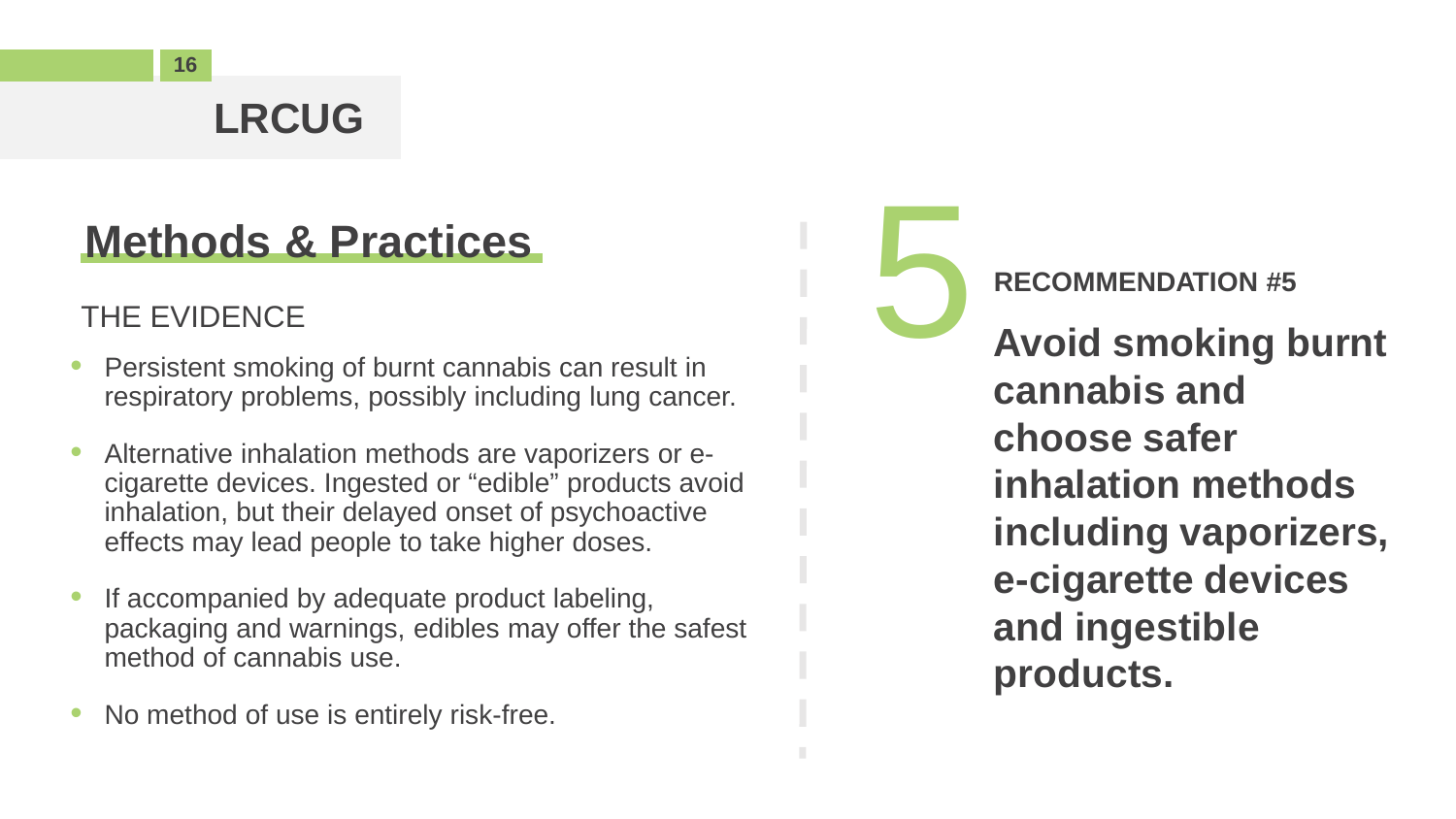#### **Methods & Practices**

- Breath-holding or deep inhalation practices are intended to increase the absorption of psychoactive components and effects of cannabis.
- However, these practices increase the intake of toxic materials and can heighten respiratory health risks.
- These effects are further amplified when cannabis and tobacco are smoked together.

**Methods & Practices**<br>THE EVIDENCE<br>Breath-holding or deep inhalation practices are<br>intended to increase the absorption of psychoactive<br>**Examples is If cannabis is smoked, avoid harmful smoking practices such as inhaling deeply or breath-holding.**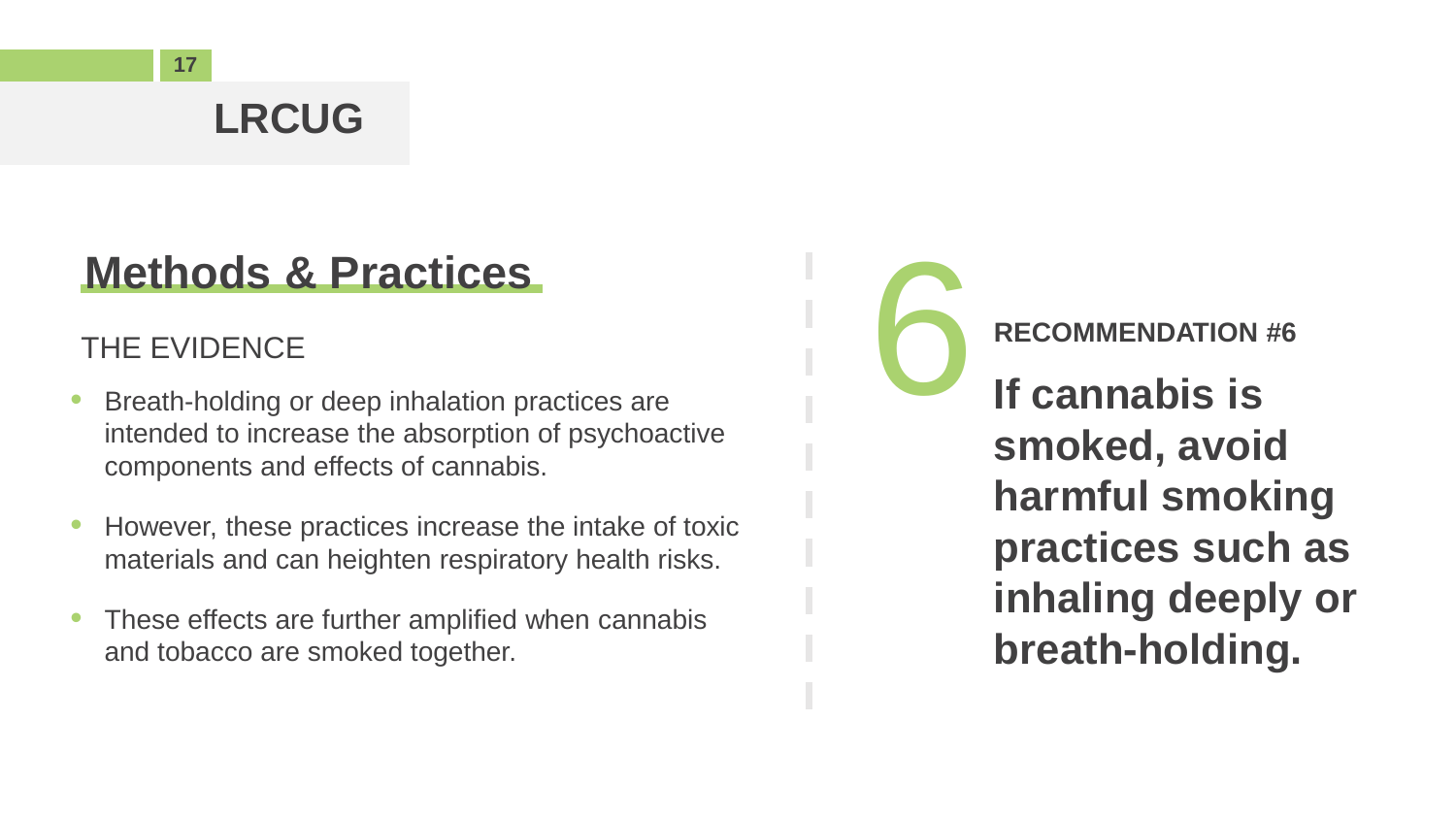### **Frequency & Intensity of Use**

- The frequency and intensity of cannabis use are among the strongest and most consistent predictors of severe and/or long-term cannabis-related health problems.
- These problems can include:
	- changes in brain development or functioning (especially at a younger age)
	- mental health problems or dependence
	- impaired driving and related injuries
	- educational outcomes and suicidality.

**Frequency & Intensity of Use**<br>THE EVIDENCE<br>The frequency and intensity of cannabis use are<br>among the strongest and most consistent predictors of **the property of the strong and the strong strong strong for the strong stro Avoid frequent or intensive use, and limit consumption to occasional use, such as only one day a week or on weekends, or less.**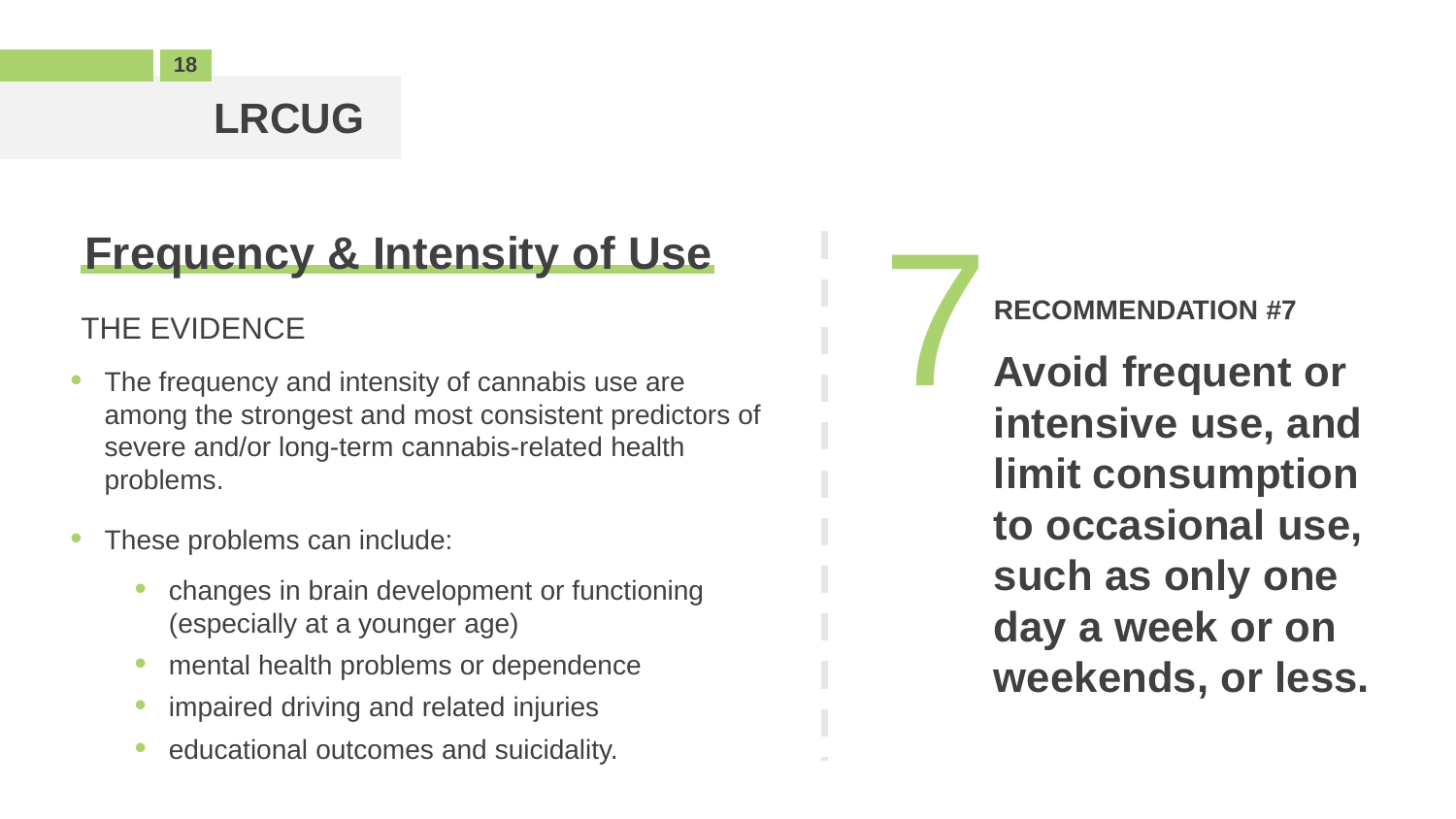### **Cannabis Use & Driving**

- Cannabis impairs cognition, attention, reaction and psychomotor control.
- The risk of a collision, including injury or death, is twoto three-times higher among cannabis-impaired drivers compared to those who aren't impaired. Alcohol impairment further increases this risk.
- Acute impairments from cannabis set in shortly after use and persist for at least 6 hours, but they vary depending on the individual and the product used.

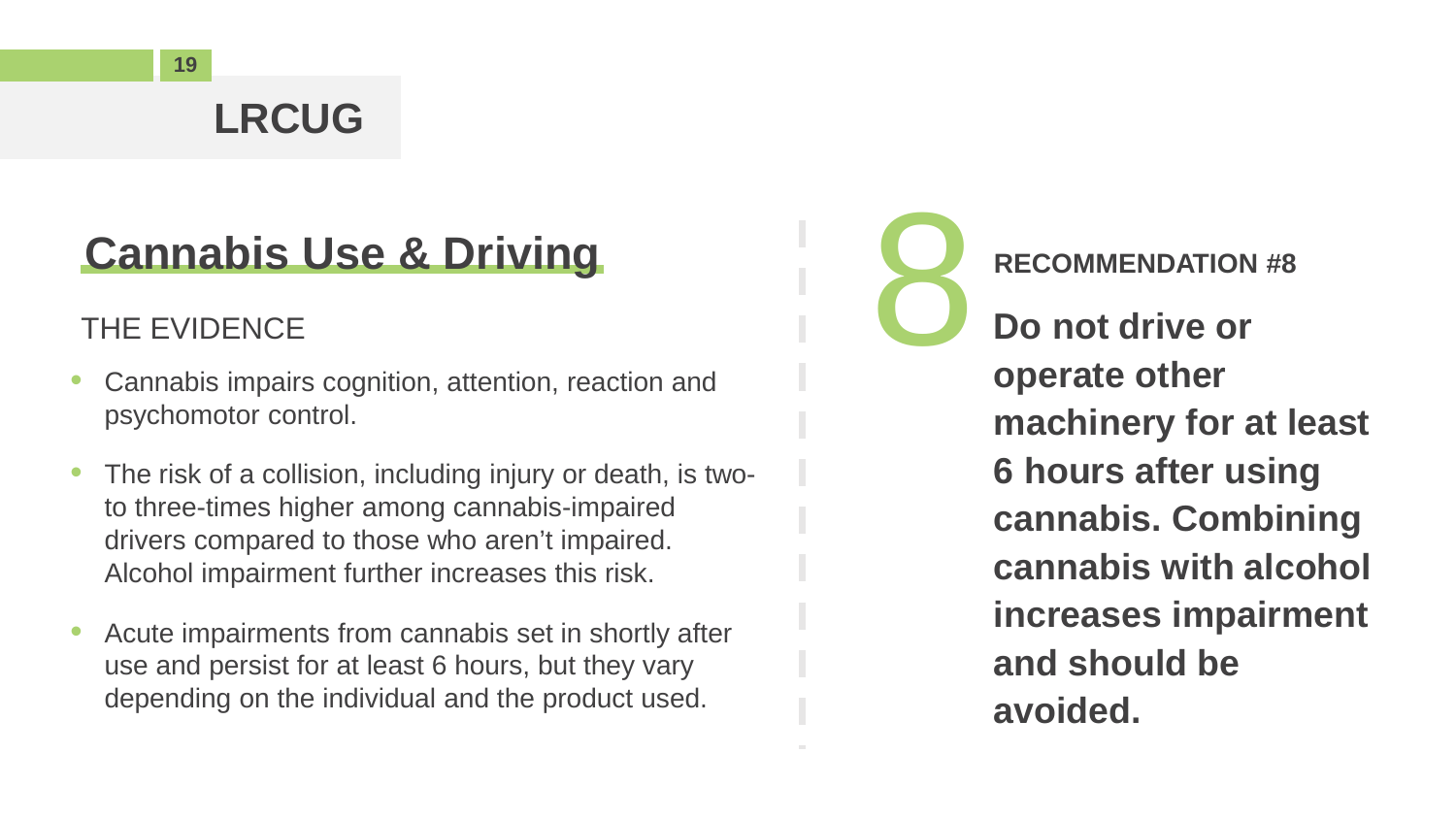# **Special Risk Populations**

- Studies have identified subgroups of people with higher or distinct risks for cannabis-related health problems.
- A substantial proportion of cannabis-related psychosis, and possibly other mental health problems (including cannabis dependence), occur among those with a personal or family history of such problems.
- Cannabis use in pregnancy can increase the risk of adverse neonatal health outcomes, including low birthweight and growth reduction.

**Special Risk Populations**<br>THE EVIDENCE<br>Studies have identified subgroups of people with<br>**People with a**<br>**People with a**<br>**People with a People with a personal or family history of psychosis or substance use disorders, as well as pregnant women, should avoid cannabis use.**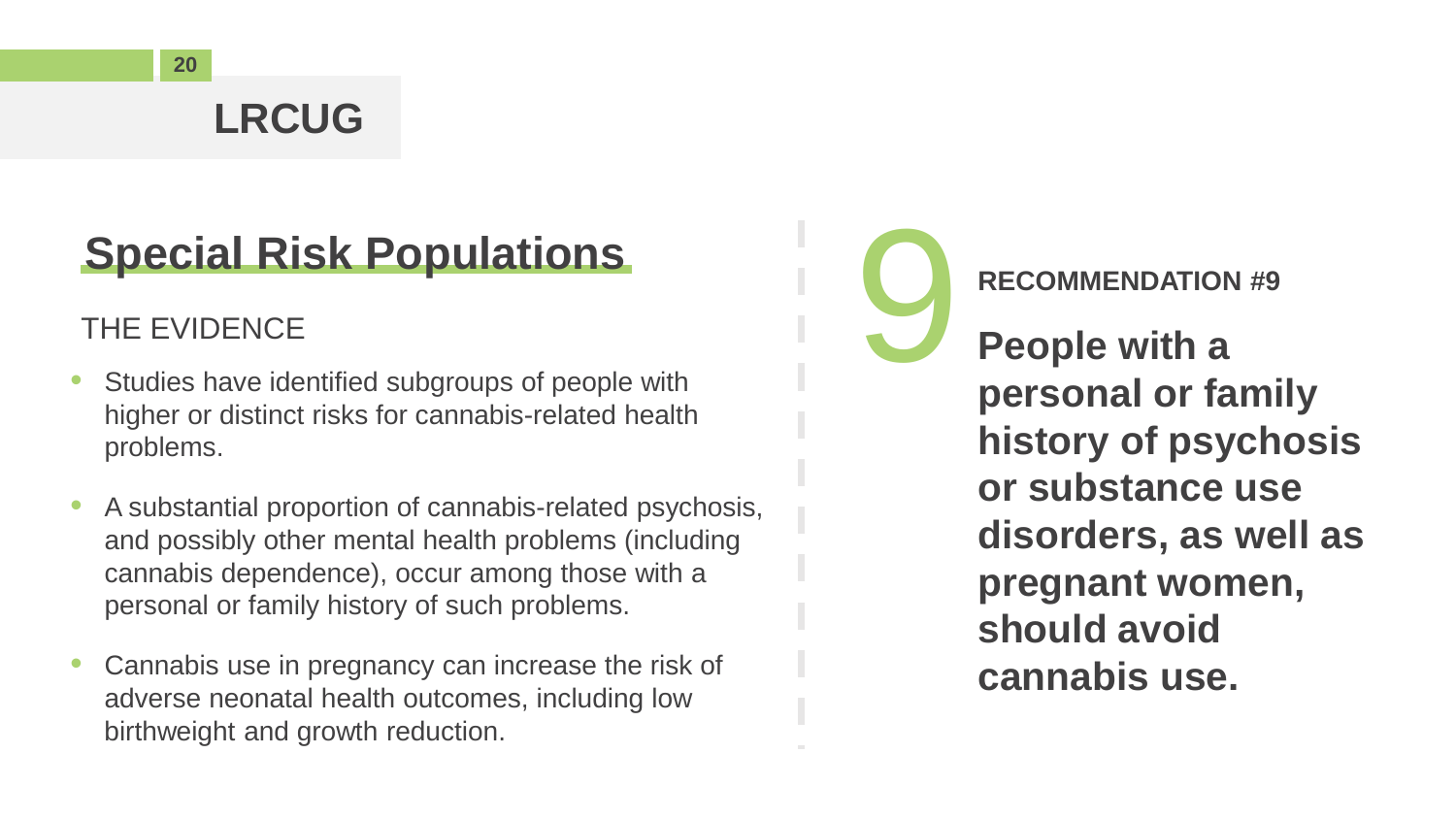# **Combining Risks or Risky Behaviour**

#### THE EVIDENCE

- While data are limited, combining any of the higherrisk behaviours described in these guidelines is likely to further increase the risks of adverse health outcomes from cannabis use.
- For example, early-onset use involving frequent consumption of high-potency cannabis is likely to disproportionately increase a person's risks of experiencing acute and/or chronic problems.



**Avoid combining any of the risk factors related to cannabis use. Multiple high-risk behaviours will amplify the likelihood or severity of adverse outcomes.**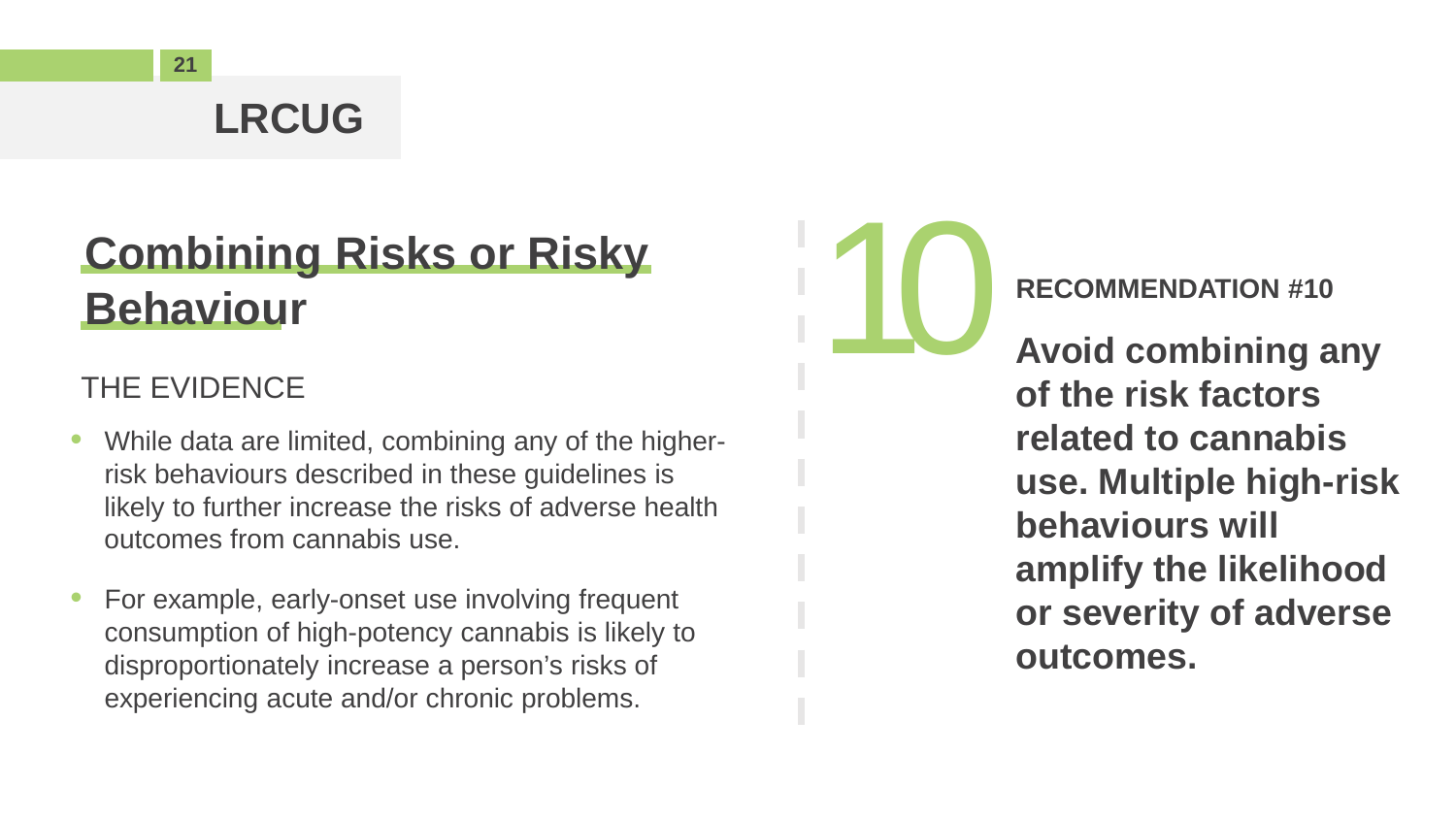

Based on the available scientific evidence, the key areas of risk reduction promising the largest impact for individual cannabis consumers and public health are:

- Delaying cannabis use, at least until after adolescence.
- Avoiding frequent or regular use, and limiting consumption to occasional use at most.
- Avoiding high potency and high-risk cannabis products.
- Not driving while impaired by cannabis.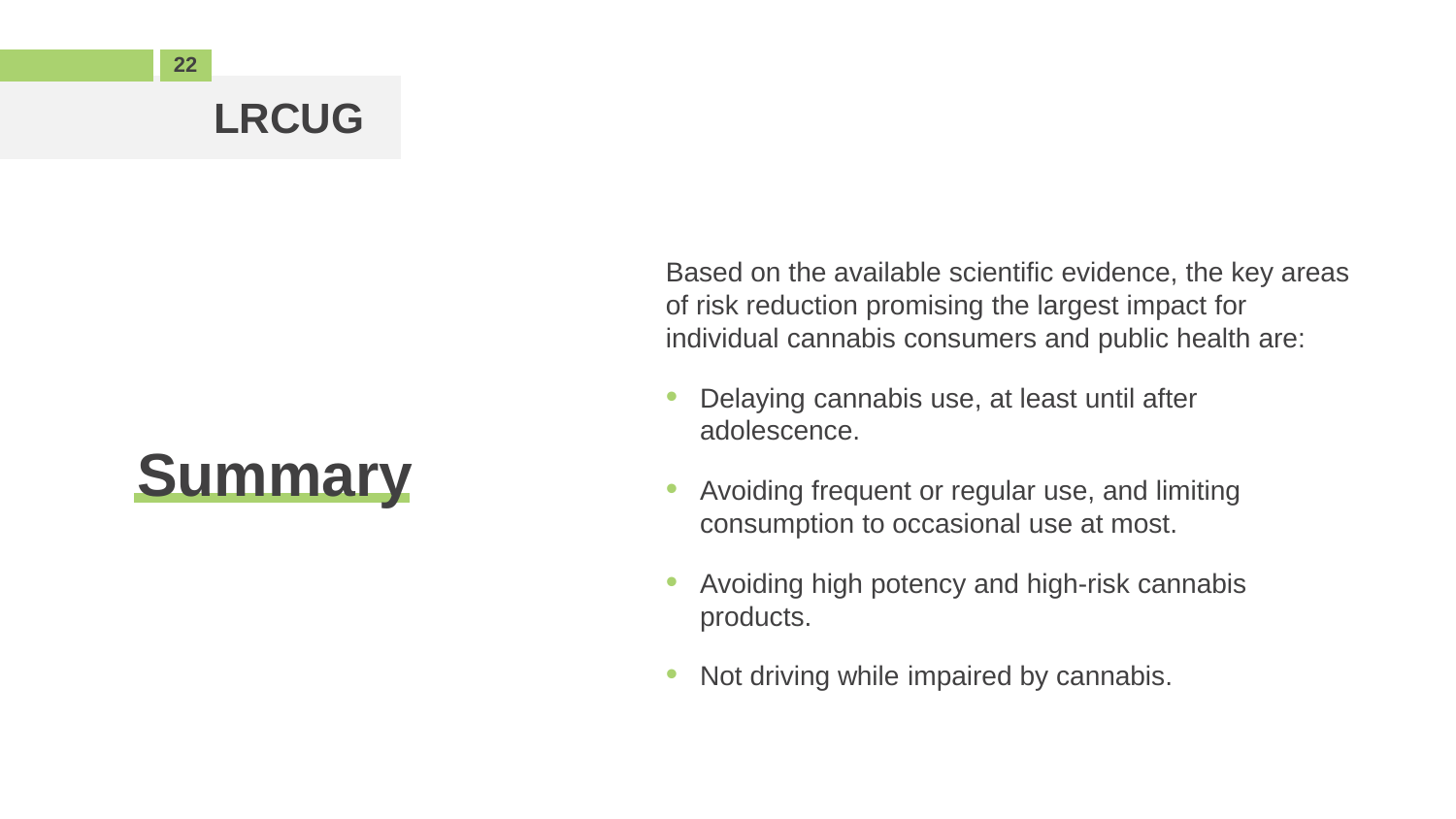# **Cautions & Conclusion**

- The Lower-Risk Cannabis Use Guidelines can only be effective if they are disseminated and communicated effectively, which also requires tailoring the way content is delivered to different target audiences.
- The LRCUG are not a clinical guideline or substitute for treatment.
- People who are experiencing problems related to their cannabis use should seek the help of a qualified health professional.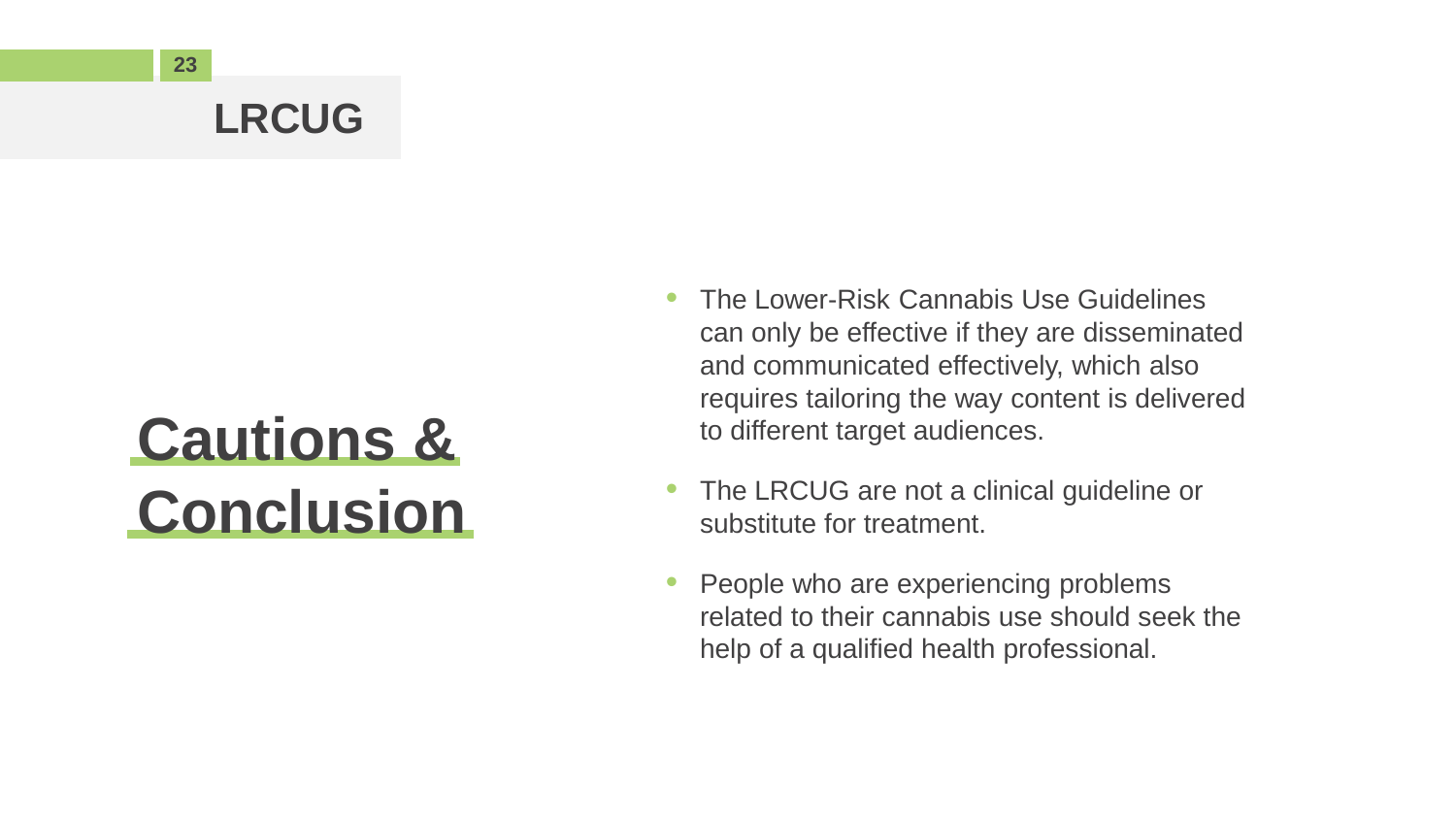#### **Other LRCUG Resources\***

**LRCUG Evidence Brief** 

A 4-page [evidence summary,](http://www.camh.ca/-/media/files/pdfs---reports-and-books---research/canadas-lower-risk-guidelines-evidence-brief-2019.pdf) mainly for health professionals

#### **LRCUG Poster & Postcard: Cannabis and your health**

[A poster and postcard](https://www.canada.ca/en/public-health/services/publications/drugs-health-products/cannabis-10-ways-reduce-risks.html) presenting the LRCUG's recommendations, in summary form.

#### **LRCUG Brochure: 10 ways to reduce risks to your health when using cannabis**

A [brochure](https://www.camh.ca/-/media/files/pdfs---reports-and-books---research/canadas-lower-risk-guidelines-cannabis-pdf.pdf) for cannabis consumers.

#### **FAQ** [Frequently asked questions](http://www.camh.ca/-/media/files/pdfs---reports-and-books---research/Canadas-lower-risk-guidelines-cannabis-FAQs) about the LRCUG

#### **Youth Booklet: The Blunt Truth**

A [youth version](https://www.camh.ca/en/health-info/guides-and-publications/lrcug-for-youth) developed by youth. at CAMH's McCain Centre for Child, Youth and Families.

\*All materials are available in English and French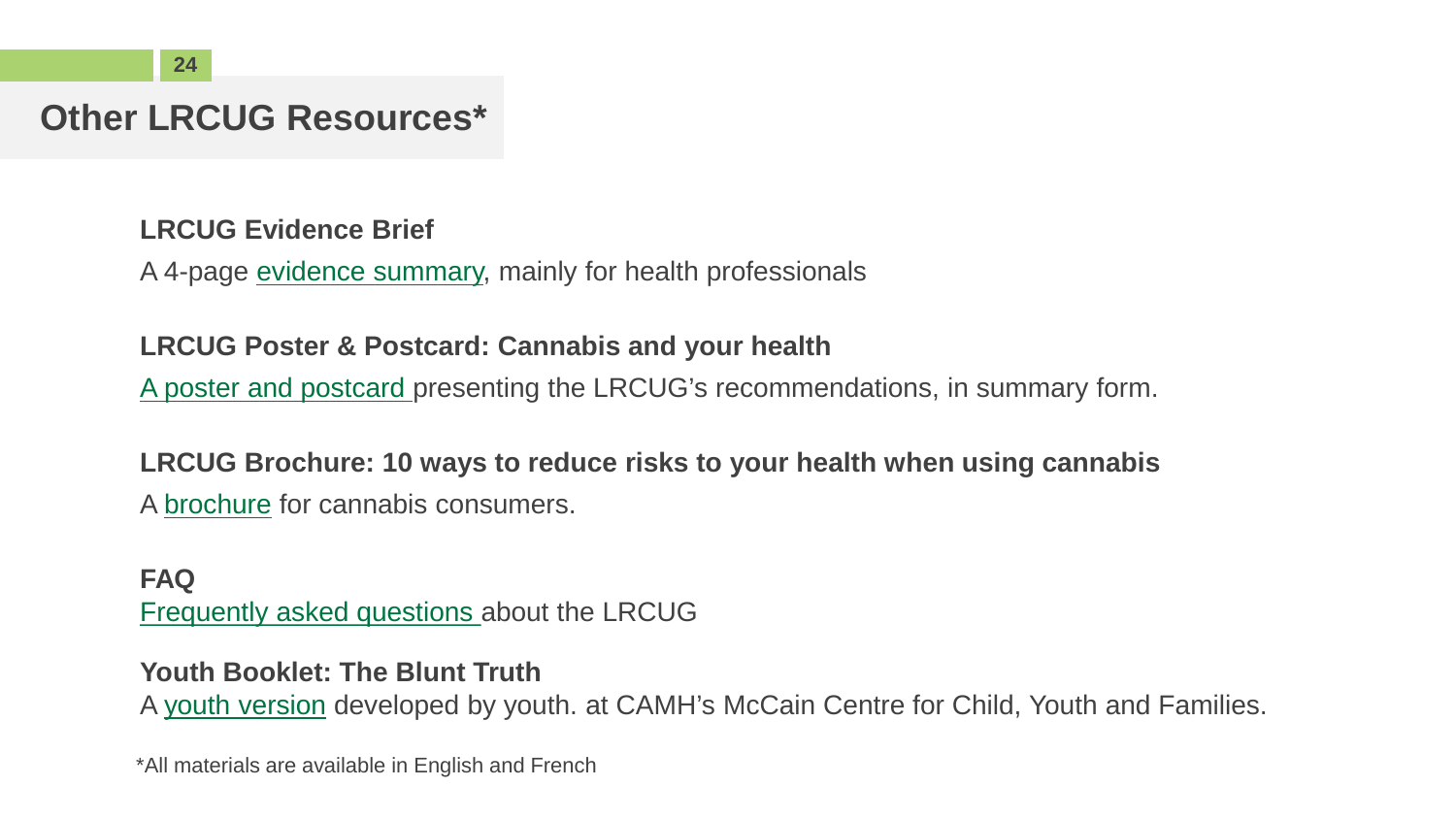**ASSOCIATION** 

#### **Endorsements**

The LRCUG have been endorsed by the following Canadian organizations. The LRCUG have also been endorsed by the Provincial Governments of Ontario and Quebec.



**Council of Chief Medical Officers of Health (CCMOH)**

Evidence. Engagement. Impact.

Données. Engagement. Résultats.